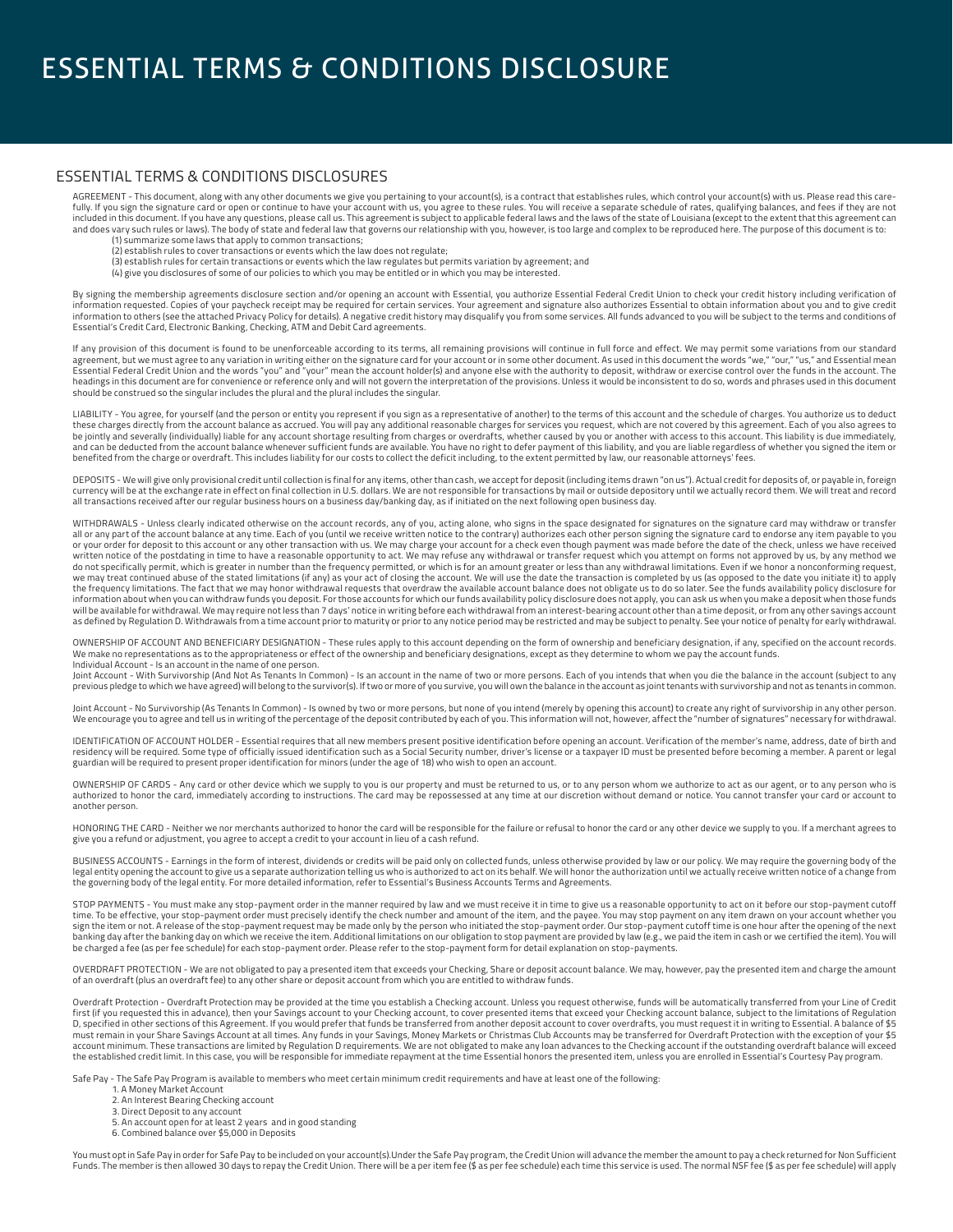each time the Courtesy Pay service is used. Essential will allow a negative balance up to \$500. Checks that would take the member's balance below negative \$500.00 will be returned and charged the NSF<br>fee. If a member also right revoke the consent of Safe Pay at any time.

Applicable Transactions - Safe Pay fees may be imposed when overdrafts are caused by the following transactions: Check (including payments made through Online Banking) Debit Card, and ACH payments.

Disclosure of Fees - The total amount of fees incurred by using the Safe Pay service will be disclosed on the member's monthly statement for both the statement period month and year-to-date.

Revocation of Service - Essential is not obligated to pay any item and may revoke the member's Safe Pay privileges at any time and for any reason without notification.<br>TELEPHONE TRANSFERS - A telephone transfer of funds fr conditions generally applicable to withdrawals made in writing. Unless a different limitation is disclosed in writing, we restrict the number of transfers from a savings account to another account or to third parties, to a maximum of six per month (less the number of "preauthorized transfers" during the month). Other account transfer restrictions may be described elsewhere.

AMENDMENTS AND TERMINATION - We may change any term of this agreement. Rules governing changes in interest rates are provided separately. For other changes, we will give you reasonable notice in writing or by any other method permitted by law. We may also close this account at any time upon reasonable notice to you and tender of the account balance personally or by mail. Notice from us to any one of you is notice to all of you.

STATEMENTS - You must examine your statement of account with "reasonable promptness." If you discover (or reasonably should have discovered) any unauthorized signatures or alterations, you must promptly notify us of the relevant facts. As between you and us, if you fail to do either of these duties, you will have to either share the loss with us, or bear the loss entirely yourself (depending on whether .<br>we used ordinary care and, if not, whether we substantially contributed to the loss). The loss could be not only with respect to items on the statement but other items with unauthorized signatures or alterations by the same wrongdoer. You agree that the time you have to examine your statement and report to us will depend on the circumstances, but will not, in any circumstance, exceed a total of 30 days from when the statement is first sent or made available to you. You further agree that if you fail to report any unauthorized signatures, alterations, forgeries or any other errors in your account within 60 days of when we first send or make the statement available, you cannot assert a claim against us on any items in that statement, and as between you and us the loss will be entirely yours. This 60-day limitation is without regard to whether we used ordinary care.

ACCOUNT TRANSFER – No Essential account may be transferred to another person or entity.

DIRECT DEPOSITS - If, in connection with a direct deposit plan, we deposit any amount in an account which should have been returned to the Federal Government for any reason, you authorize us to deduct the amount of our liability to the Federal Government from the account or from any other account you have with us, without prior notice and at any time, except as prohibited by law. We may also use any other legal remedy to recover the amount of our liability.

SETOFF - We may (without prior notice and when permitted by law) set off the funds in this account against any due and payable debt you owe us now or in the future, by any of you having the right of with-<br>drawal, to the ex under the terms of the note at the time we set off, including any balance the due date for which we properly accelerate under the note. This right of setoff does not apply to this account if: (a) it is an IRA or other tax deferred retirement account, or (b) the debt is created by a consumer credit transaction under a credit card plan (but this does not affect our rights under any consensual security interest), or (c) the debtor's right of withdrawal only arises in a representative capacity. We will not be liable for the dishonor of any check when the dishonor occurs because we set off a debt against this account. You agree to hold us harmless from any claim arising as a result of our exercise of our right of setoff.

AUTHORIZED SIGNER (Individual Accounts only) - A single individual is the owner. The authorized signer is merely designated to conduct transactions on the owner's behalf. We undertake no obligation to monitor transactions to determine that they are on the owner's behalf.

RESTRICTIVE LEGENDS - We are not required to honor any restrictive legend on checks you write unless we have agreed in writing to the restriction. Examples of restrictive legends are "must be presented within 90 days" or "not valid for more than \$1,000.00."

ACH AND WIRE TRANSFERS - Essential may give you credit for automated clearing house (ACH) payments before it receives final settlement of the funds transfer. Any such credit is provisional until the Credit Union receives final settlement of the payment. You are hereby notified and agree, if Essential does not receive the final settlement, that it is entitled to a refund from you of the amount credited to you in connection with that ACH entry.

You agree to be bound by automated clearinghouse association rules. These rules provide, among other things, that payments made to you, or originated by you, are provisional until final settlement is made through a Federal Reserve Bank or payment is otherwise made as provided in Article 4A-403(a) of the Uniform Commercial Code. If we receive a credit to an account you have with us by wire or ACH, we are not required to give you any notice of the payment order or credit.

CREDIT REPORTS - In conjunction with establishment of any account(s) with us, you authorize us to obtain any credit reports we deem necessary. If an account is established and a credit report thereafter demonstrates derogatory credit existed at the time of application, you understand that we, at our option, may close your account(s). We may, at any time, request a Dunn & Bradstreet and/or a credit report<br>from a consumer r who we reason¬ably believe is conducting legitimate credit inquiries, subject to all applicable financial privacy or other laws or regulations restricting such inquiries.

ELECTRONIC/DIGITAL SIGNATURES - Any contract, transaction, correspondence for which you provide an electronic signature has the same legal force and effect as your manual signature.

NOTICES - Any written notice you give to us is effective when it is actually received by us. Any written notice we give to you is effective when it is deposited in the U.S. Mail, postage prepaid and addressed to you at your statement mailing address. Notice to any one account owner is considered notice to all owners of the account.

ACCOUNT RESTRICTIONS - You understand and agree that we will not monitor your account for any requested two party signature restriction and you do hereby hold us harmless for all loss and liability, whether direct or indirect, incurred by you for payment by us of any item or withdrawal of any sums based upon only one of the required signatures.

PROPER IDENTIFICATION - We require all signers who open an account to provide photo identification (Drivers License, school ID, etc.) or a certified United States Taxpayer Identification Number or validation as to exempt foreign status.

NCUA INSURANCE - Funds in your account(s) with us are insured by the National Credit Union Administration (NCUA) and backed by the full faith and credit of the United States. The amount of insurance coverage you have depends on the number of accounts you have with us and the ownership of those accounts. (For example, if you have one individual account with us, it will be insured to \$250,000.) If you want additional information, you may ask us or contact the local office of the NCUA.

#### SUBSTITUTE CHECK POLICY

To make check processing faster, federal law permits banks to replace original checks with "substitute checks." These checks are similar in size to original checks with a slightly reduced image of the front of the original check. The front of a substitute check states: "This is a legal copy of your check. You can use it the same way you would use the original check." You may use a substitute check as a substitute check as proof of payment just like the original check.

Some or all of the checks that you receive back from us may be substitute checks. This notice describes rights you have when you receive substitute checks from us. The rights in this notice do not apply to original checks or to electronic debits to your account. However, you have rights under other laws with respect to those transactions.

### What Are My Rights Regarding Substitute Checks?

In certain cases, federal law provides a special procedure that allows you to request a refund for losses you suffer if a substitute check is posted to your account (for example, if you think that we withdrew the wrong amount from your account or that we withdrew money from your account more than once for the same check). The losses you may attempt to recover under this procedure may include the amount that was withdrawn from your account and fees that were charged as a result of the withdrawal (for example, bounced check fees).

The amount of your refund under this procedure is limited to the amount of your loss or the amount of the substitute check, whichever is less. You also are entitled to interest on the amount of your refund if your account is an interest-bearing account. If your loss exceeds the amount of the substitute check, you may be able to recover additional amounts under other law.

If you use this procedure, you may receive up to (amount, not lower than \$2,500) of your refund (plus interest if your account earns interest) within (number of days, not more than 10) business days after we received your claim and the remainder of your refund (plus interest if your account earns interest) not later than (number of days, not more than 45) calendar days after we received your claim. We may reverse the refund (including any interest on the refund) if we later are able to demonstrate that the substitute check was correctly posted to your account.

How Do I Make a Claim for a Refund? If you believe that you have suffered a loss relating to a substitute check that you received and that was posted to your account. You must contact us within (number of days, not less than 40) calendar days of the date that we mailed (or otherwise delivered by a means to which you agreed) the substitute check in question or the account statement showing that the<br>substitute check was po

#### Your claim must include:

- A description of why you have suffered a loss (for example, you think the amount withdrawn was incorrect);
- An estimate of the amount of your loss;
- An explanation of why the substitute check you received is insufficient to confirm that you suffered a loss; and
- A copy of the substitute check [and/or] the following information to help us identify the substitute check: identifying information, for example the check number, the name of the person to whom you wrote the check, the amount of the check.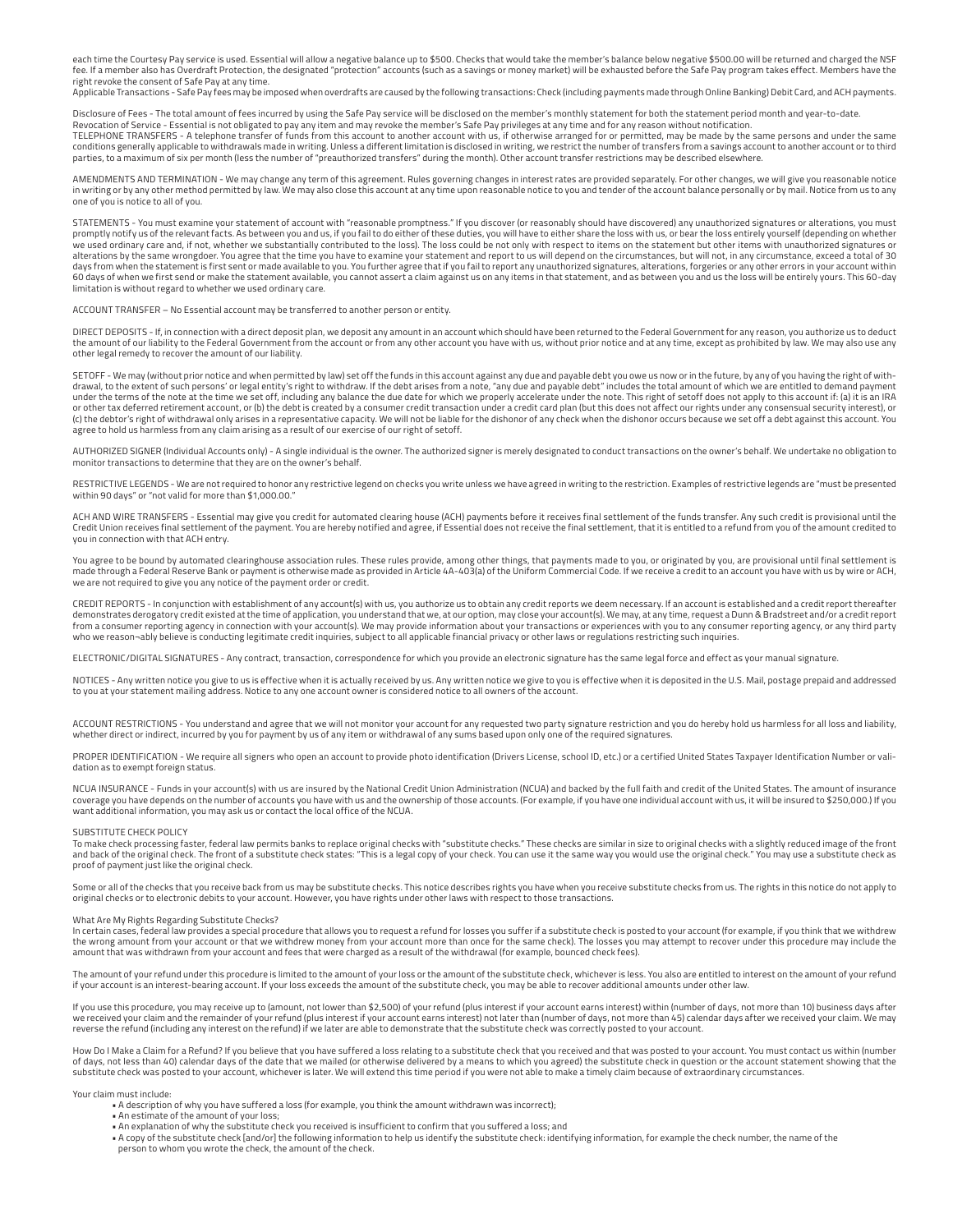### FUNDS AVAILABILITY DISCLOSURE

This policy statement applies to all accounts. Our policy for established members is to make funds from your deposits available to you on the first business day after the day we receive your deposit. Electronic direct deposits will be available on the day we receive the deposit. Once they are available, you can withdraw the funds in cash and we will use the funds to draft against your account. Please remember that even after we have made funds available to you, and you have withdrawn the funds, you are still responsible for checks you deposit that are returned to us unpaid and for any other problems<br>involving your depo business day, we will consider that day to be the day of your deposit. If you make a deposit at an ATM before 3:00 PM on a business day, we will consider that day to be the day of your deposit. However, if you make a deposit at an ATM after 3:00 PM or on a day we are not open, we will consider that the deposit was made on the next business day.

If we cash a check for you that is drawn on another bank, we may withhold the availability of a corresponding amount of collected funds that are already in your account. Those funds will be available at the time funds from the check we cashed would have been available if you had deposited it. If we accept for deposit a check that is drawn on another bank, we may make funds from the deposit available for<br>withdrawal immediately until the time periods that are described elsewhere in this disclosure for the type of check that you deposited.

### IMPORTANT INFORMATION ABOUT PROCEDURES FOR OPENING A NEW ACCOUNT

To help the government fight the funding of terrorism and money laundering activities, Federal law requires all financial institutions to obtain, verify and record information that identifies each person who opens an account

What this means for you: When you open an account, we will ask for your name, address, date of birth, and other information that will allow us to identify you. We may also ask to see your driver's license or other identifying documents.

### ESSENTIAL PRIVACY POLICY

Essential Federal Credit Union recognizes that our relationship with our members is based on trust. We have an obligation to protect our members' privacy and to hold their personal information in the strictest confidence. In accordance with Privacy Regulations, Essential has adopted the following privacy policy:

- We collect non-public personal information from the following sources:
- Information we receive from you on applications or other forms
- Information about your transactions with us, our affiliates or others, and • Information we receive from a consumer reporting agency
- We may use this information for internal purposes, to process member requests, or to contact our members with additional information about the credit union and the services
- we offer. • We do not disclose any non-public personal information about our members and former members to anyone, except as permitted by law.
- We restrict access to non-public personal information to those employees who need to know that information to provide products and services to our members. Our employees
- are trained in the importance of maintaining confidentiality and member privacy.<br>• We maintain physical, electronic, and procedural safeguards that comply with federal regulations to guard our members' non-public personal

Non-public personal information means information about you collected by Essential in connection with providing a financial product or service to you. Non-public personal information does not include<br>information that is av

#### Children's Online Privacy Protection Act (COPPA):

- Essential does have a portion of its web site directed to children but does not collect any personal information from children under the age of 13.
- Essential does not collect personal information for a child's online participation in a game, prize offer, or any other activity.
- Essential has established and maintains reasonable procedures to protect the confidentiality, security, and integrity of all member information.

### THE U.S. PATRIOT ACT & YOU

### What is the U.S. Patriot Act?

The U.S. Patriot Act was enacted in 2001 in response to the 9/11 terrorist acts. The intent is for banks, credit unions and other financial institutions to verify the identity of all people who do business with them. It has become clear that terrorist groups have used our financial institutions to funnel money to commit crimes.

#### What information does Essential obtain and why?

To comply with the USA Patriot Act, Essential Federal Credit Union is required to verify the identity of members applying for and opening new accounts or services with the credit union. Information we are required to obtain includes name, mailing and residence address, tax identification number, date of birth and a copy of a government issued photo ID. Additional information may also be gathered depending on the type of account applied for or opened. Identification and information on existing members will be gathered as they open or use additional services offered by the credit union. The Act requires us to maintain records of the identification verification and to periodically update this information. Confidentiality of the information gathered and used by the credit union will be maintained as required under the Privacy Act.

### How does this affect me?

The Act was passed in an effort to improve public safety and should not directly affect most people. We will, of course, ask to verify your identification occasionally. This is a good safety precaution for you<br>as a member

#### What does Essential do with my identification?

We are required to keep proof that we have verified your identification. We will keep a record to show we are complying with the Patriot Act. Our member base is periodically checked against a list of known or suspected terrorists. This act should have little or no effect on law-abiding citizens.

We hope you'll understand the need for us to comply with the U.S. Patriot Act to help guarantee a more secure country, making certain our financial institutions are not inadvertently aiding people or groups who wish us harm.

### EQUAL HOUSING LENDER NOTICE

Equal Housing Lender Notice of Nondiscrimination Compliance Under the federal fair housing act, it is illegal, on the basis of race, color, national origin, ethnicity, religion, sex, handicap, or familial status (having children under the age of 18), to: deny a loan for the purpose of purchasing, constructing, improving, repairing or maintaining a dwelling, or denying any loan secured by a dwelling; or discrimination in fixing the amount, interest rate, duration, application procedures or other terms or conditions of such a loan, or in appraising property.

If you believe you have been discriminated against, please send complaint to: Assistant Secretary for Fair Housing and Equal Opportunity Department of Housing and Urban Development, Washington, D.C. 20410, For: Processing under the Fair Housing Act and to National Credit Union Administration, Office of Examination and Insurance, 1775 Duke Street, Alexandria, VA 22314-3428, For: Processing under NCUA Regulations.

### THIS CREDIT UNION IS FEDERALLY INSURED

The National Credit Union Administration (NCUA), a U.S. Government agency, federally insures all deposits in Essential Federal Credit Union. The National Credit Union Share Insurance Fund insures deposits<br>to at least \$250, insurance programs in the United States. For more information, please visit www.ncua.gov.

### ARBITRATION AND ANTI-CLASS ACTION

Any controversy or claim arising out of or relating to this Agreement and/or loan account(s), except as prohibited by law, shall be settled by binding arbitration. You further agree that any such arbitration<br>shall take pla nor the exercise of any right under this agreement, shall waive the arbitration requirement or limit the right of the Credit Union to: (1) obtain provisional or ancillary remedies, such as injunctive relief, writ<br>of attach this agreement upon the breach of any term or condition herein; or, (5) to proceed with collection of the Account through all other legal methods, including, but not limited to, proceeding in court to obtain<br>judgment. Any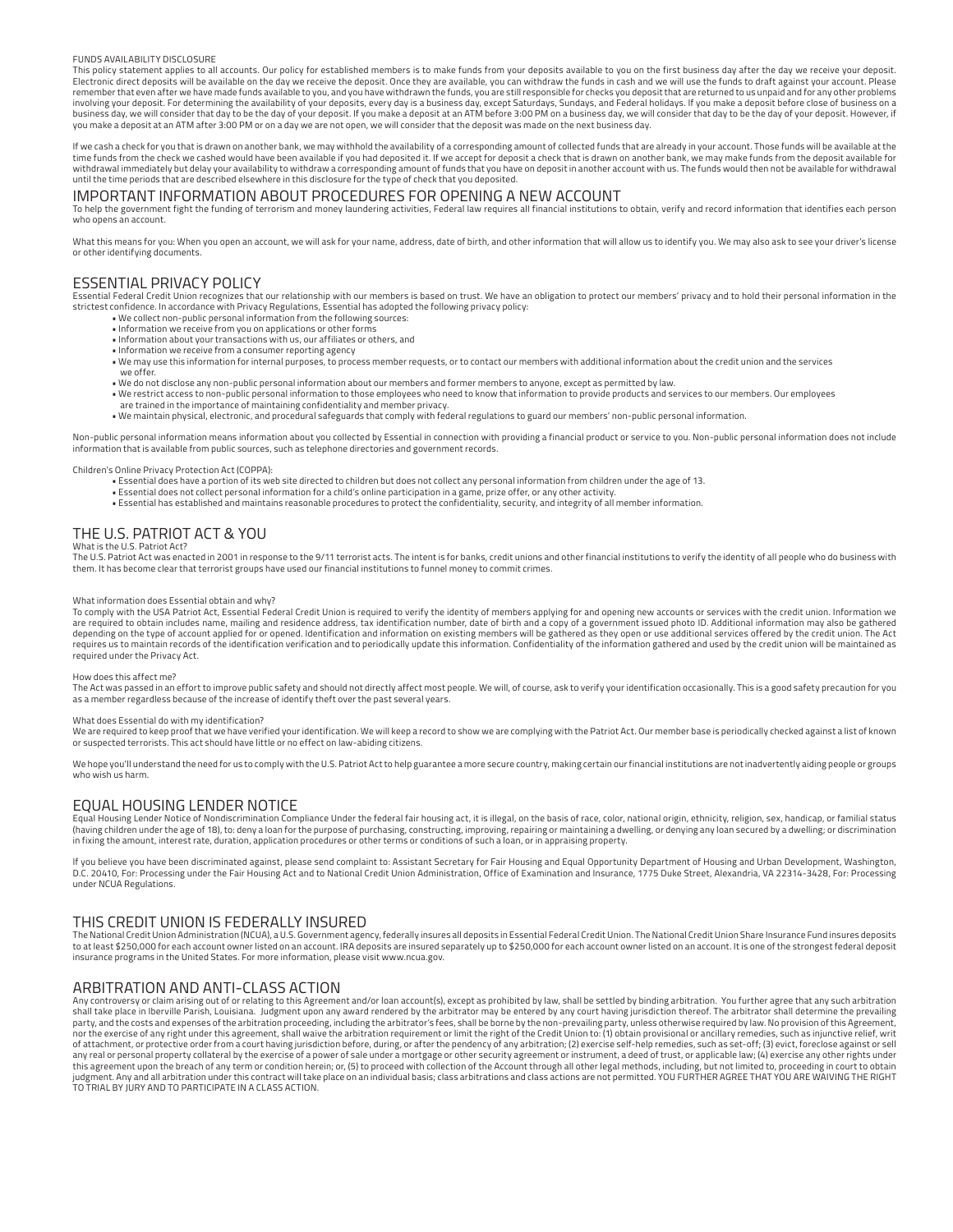# TRUTH-IN-SAVINGS DISCLOSURE

### TRUTH-IN-SAVINGS DISCLOSURES

### SAVINGS ACCOUNTS

### REGULAR SHARE (SAVINGS) ACCOUNT

Rate Information: The Dividend Rate and the Annual Percentage Yield (APY) may change every dividend period. We may change the dividend rate for your account as determined by the Credit Union Board of Directors.

Compounding and Crediting: Dividends will be compounded every quarter. Dividends will be credited to your account every quarter.

Dividend Period: For this account type, the dividend period is quarterly, for example, the beginning date of the first dividend period of the calendar year is January 1, and the ending date of such dividend period is March 31. All other dividend periods follow this same pattern of dates. If you close your share account before dividends are paid, you will not receive the accrued dividends.

Balance Requirements: The minimum deposit to open the account is \$5. No minimum deposit is required at the time of account opening if direct deposit or payroll deduction of at least \$5 is established. A<br>minimum balance of

Average Daily Balance Computation Method: The average daily balance method will be used to compute dividends. This is done by adding the balance at the close of each day during the period in which the dividends are computed, then that total is divided by the number of days in the computation period. Dividends will begin to accrue from the date the account is initially opened

Transaction Limitations: No transaction limitations apply to this account unless otherwise stated in the Common Features section. (See Regulation D limitations in the Common Features section) Par Value of a Share: \$5.00

Accrual of Interest on Non-cash Deposits - Interest begins to accrue no later than the business day we receive credit for the deposit of non-cash items (for example, checks).

### START UP (YOUTH) SAVINGS ACCOUNT (Available to members up to 21 years old)

Rate Information: The Dividend Rate and the Annual Percentage Yield (APY) may change every dividend period. We may change the dividend rate for your account as determined by the Credit Union Board of Directors.

Compounding and Crediting: Dividends will be compounded every quarter. Dividends will be credited to your account every quarter.

Dividend Period: For this account type, the dividend period is quarterly, for example, the beginning date of the first dividend period of the calendar year is January 1, and the ending date of such dividend period is March 31. All other dividend periods follow this same pattern of dates. If you close your share account before dividends are paid, you will not receive the accrued dividends.

Balance Requirements: The minimum deposit to open the account is \$5. A minimum balance of \$5 per day is required to obtain the APY for the dividend period.

Average Daily Balance Computation Method: The average daily balance method will be used to compute dividends. This is done by adding the balance at the close of each day during the period in which the dividends are computed, then that total is divided by the number of days in the computation period. Dividends will begin to accrue from the date the account is initially opened.

Transaction Limitations: No transaction limitations apply to this account unless otherwise stated in the Common Features section. (See Regulation D limitations in the Common Features section) Par Value of a Share: \$5.00

Accrual of Interest on Non-cash Deposits - Interest begins to accrue no later than the business day we receive credit for the deposit of non-cash items (for example, checks).

#### CLUB ACCOUNT

Rate Information: The Dividend Rate and the Annual Percentage Yield (APY) may change every dividend period. We may change the dividend rate for your account as determined by the credit union board of directors.

Compounding and Crediting: Dividends will be compounded every quarter. Dividends will be credited to your account every quarter.

Dividend Period: For this account type, the dividend period is quarterly, for example, the beginning date of the first dividend period of the calendar year is January 1, and the ending date of such dividend period is March 31. All other dividend periods follow this same pattern of dates. If you close your share account before dividends are paid, you will not receive the accrued dividends.

Balance Requirements: A minimum balance of \$5 per day is required to obtain the APY for the dividend period.

Average Daily Balance Computation Method: The average daily balance method will be used to compute dividends. This is done by adding the balance at the close of each day during the period in which the<br>dividends are compute

Accrual of Dividends on Non-cash Deposits: Dividends will begin to accrue on the business day you place non-cash items (i.e.; checks) to your account.

Transaction Limitations: You may not make any withdrawals or transfers to another credit union account or yours or to a third party by means of a preauthorized or automatic transfer, telephonic order or instruction, or similar order to a third party. If more than three withdrawals are made from this account before the end of the club term, then this account may be closed. (See Regulation D limitations in<br>the Common Featur

#### IRA SAVINGS ACCOUNT

Rate Information: The Dividend Rate and Annual Percentage Yield may change every dividend period. We may change the dividend rate for your account as determined by the Credit Union Board of Directors.

Compounding and Crediting: Dividends will be compounded every quarter. Dividends will be credited to your account every quarter.

Dividend Period: For this account type, the dividend period is quarterly, for example, the beginning date of the first dividend period of the calendar year is January 1, and the ending date of such dividend period is March 31. All other dividends periods follow this same pattern of dates. If you close your IRA Share account before dividends are paid, you will not receive the accrued dividends

Minimum Balance Requirements: The minimum balance required to open this account is \$100.00 or a completed direct transfer of IRA assets request. You must maintain a minimum daily balance of \$5.00 in your account each day to obtain the disclosed annual percentage yield.

Daily Balance Computation Method: Dividends are calculated by the daily balance method which applies a daily periodic rate to the balance in the account each day.

Accrual of Dividends on Non-cash Deposits: Dividends will begin to accrue on the business day you place non-cash items (for example, checks) to your account.

Transaction limitations: You may not make any withdrawals or transfers to another credit union account of yours or to a third party by means of a preauthorized or automatic transfer, computer transfer, or telephonic order or instruction, or similar order to a third party.

### CHECKING ACCOUNTS

#### SAFE CHECKING ACCOUNT

Minimum Balance to Open the Account – You must deposit \$5.00 to open this account.

Minimum Balance Requirements – No minimum balance requirements apply to this account.

Fees and Charges: Please refer to our separate fee schedule for additional information about charges.

Transaction Limitations: No transaction limitations apply.

Features: No checks allowed and courtesy (safe) pay not eligible. Limited Online Banking services.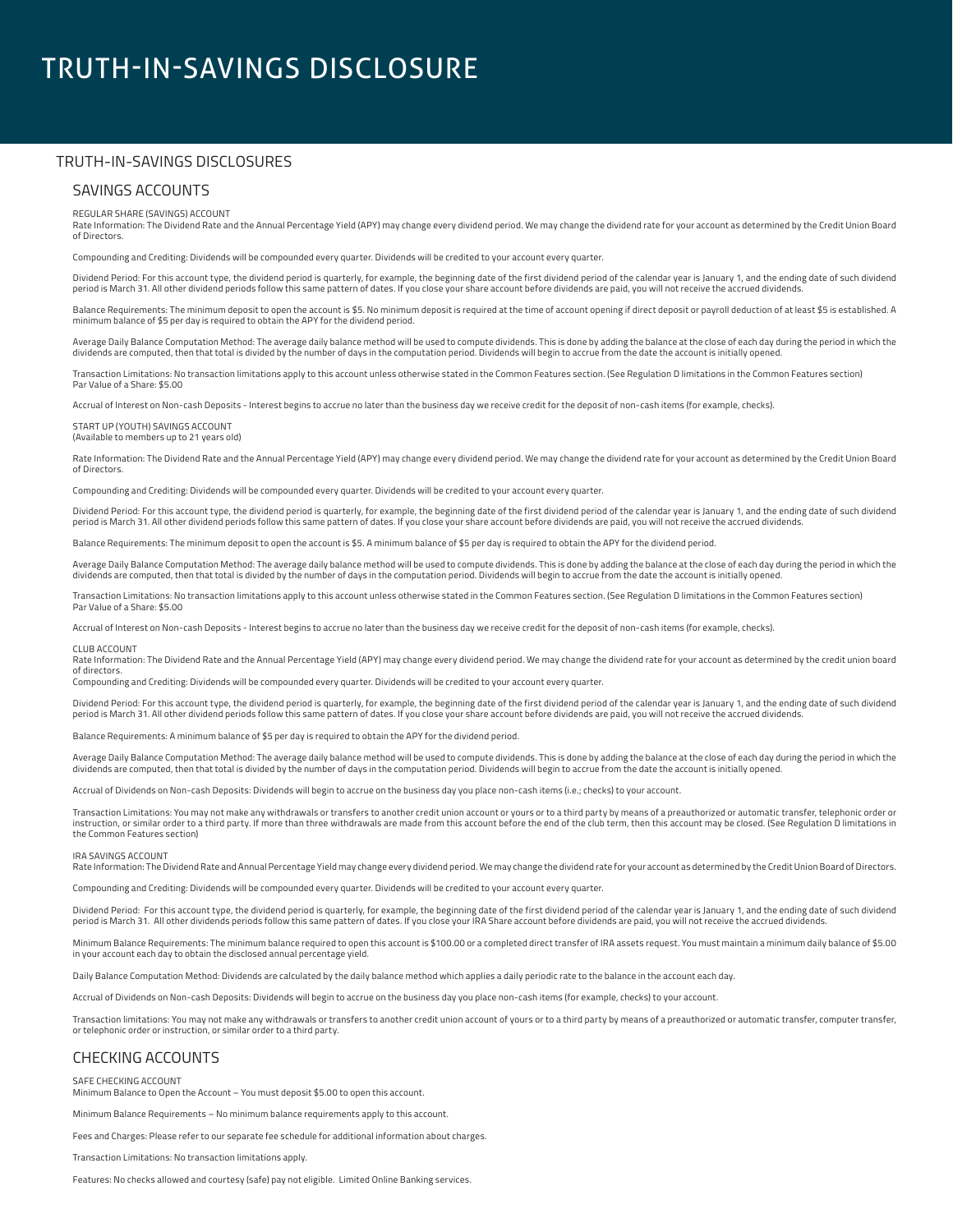### SIMPLE CHECKING ACCOUNT

Minimum Balance to Open the Account – You must deposit \$5.00 to open this account.

Minimum Balance Requirements – No minimum balance requirements apply to this account.

Fees and Charges: Please refer to our separate fee schedule for additional information about charges.

#### Transaction Limitations: No transaction limitations apply.

KEY CHECKING ACCOUNT

Rate Information: The Dividend Rate and the Annual Percentage Yield (APY) may change every dividend period. We may change the dividend rate for your account as determined by the Credit Union Board of Directors.

Dividend Period: Dividends will be compounded every month and credited to your account on the last day of each month. If you close your share account before dividends are paid, you will not receive the accrued dividends. The dividend declaration date follows the ending date of a dividend period.

Balance Requirements: \$5.00 balance requirement apply to open this account.<br>Monthly Qualifications (3) for this account include: ten (10) or more VISA check card transactions (debit from this account); Direct deposit, ACH more Bill Payments made through Essential's Online Banking system; and must be enrolled in electronic statements, eStatements, no paper mailed statements for this account.

Monthly Qualification Cycle: "Monthly Qualification Cycle" means a period beginning one day prior to the first day of the current statement cycle through one day prior to the close of the current statement cycle.

If qualifications are met each monthly qualification cycle: (1) Domestic ATM fees incurred during qualification cycle will be reimbursed up to \$20 (up to \$5 per single transaction) and credited to account on the last day of monthly statement cycle; (2) balances up to \$10,000 receive higher dividends; and (3) balances over \$10,000 earn a lower interest rate on the portion of balance over \$10,000. see rates at www.essentialfcu.org. If qualifications are not met, all balances earn a specific interest rate outlined on the rates page at www.essentialfcu.org. Qualifying transactions must post to and settle account<br>during monthly qua debit card transactions.

Transfers between accounts do not count as qualifying transactions. Limit one account per SSN.

Average Daily Balance Computation Method: The average daily balance method will be used to compute dividends. This is done by adding the balance at the close of each day during the period in which the<br>dividends are compute

Transaction Limitations: No transaction limitations apply.

Accrual of Interest on Non-cash Deposits - Interest begins to accrue no later than the business day we receive credit for the deposit of non-cash items (for example, checks).

#### MONEY MARKET ACCOUNTS MONEY MARKET ACCOUNT

Rate Information: The Dividend Rate and the Annual Percentage Yield (APY) may change every dividend period. We may change the dividend rate for your account as determined by the credit union board of directors.

Compounding and Crediting: Dividends will be compounded every month. Dividends will be credited to your account on the last day of each month. If you close your share account before dividends are paid, you will not receive the accrued dividends.

Balance Requirements: The minimum deposit to open this account is \$1,000.00. A minimum balance of \$1,000.00 is required to avoid a fee and to obtain the APY for the dividend period.

Average Daily Balance Computation Method: The average daily balance method will be used to compute dividends. This is done by adding the balance at the close of each day during the period in which the<br>dividends are compute

Transaction Limitations: Fifteen (15) withdrawals per statement cycle. In compliance with Regulation D, six (6) may consist of any combination of transactions including: personal check access, transfers<br>through Online Bank following the initial fifteen (15) will be declined or rejected.

Fees and charges: A fee (\$ as per fee schedule) will be assessed on accounts with a low balance. Failure to adhere to these regulatory guidelines will result in returned checks or declined transfers.

Accrual of Interest on Non-cash Deposits - Interest begins to accrue no later than the business day we receive credit for the deposit of non-cash items (for example, checks).

### SHARE CERTIFICATES

### SHARE CERTIFICATES

Compounding Frequency: Dividends may be compounded either monthly or quarterly, depending on the member's preference. When dividends are compounded monthly, the dividends will be paid on the<br>last day of the month. When the

Minimum Balance Requirements: A minimum balance of \$500 is required to open the account and a minimum average daily balance of at least the minimum amount needed to open account is required to<br>obtain the disclosed APY for

Average Daily Balance Computation Method: The average daily balance method will be used to compute dividends. This is done by adding the balance at the close of each day during the period in which the<br>dividends are compute

Accrual of dividends on non-cash deposits: Dividends will begin to accrue on the business day you place non-cash items (i.e.; checks) to your account.

Transaction Limitations: You may withdraw principal from your account before maturity. Principal withdrawn before maturity is included in the amount subject to early withdrawal penalty. You cannot withdraw dividends before maturity.

Early Withdrawal Penalties: A penalty of (1) 90 days interest for terms under one year, or (2) 180 days interest for terms of one and a half years to two and a half years, or (3) one years interest for terms of three to five years , will be imposed if you withdraw funds before a Share Certificate product matures. Should there not be sufficient interest accrued, the penalty will be taken against the principal balance. The IRS may assess additional penalties for early withdrawal from an IRA. Should there not be sufficient interest accrued, the penalty will be taken against the principal balance.

Withdrawal of dividends prior to maturity: The APY is based on an assumption that dividends will remain in the account until maturity. A withdrawal will reduce earnings

Automatically Renewable Account: This account will automatically renew at maturity. You may prevent renewal if you notify us of your intention not to renew before maturity (or within the grace period<br>mentioned below, if an The dividend rate will be the same we offer on new Share Certificate on the maturity date, which have the same term, minimum balance and other features as the original term share account. Periodically, Essential may restructure the terms and features of the Share Certificate accounts. When this occurs, the Credit Union will transfer your funds into the appropriate Share Certificate tier upon the maturity<br>date of the depo

### FIXED RATE IRA (SHARE CERTIFICATE)

Compounding Frequency: Dividends may be compounded either monthly or quarterly, depending on the member's preference. When dividends are compounded monthly, the dividends will be paid on the last day of the month. When the dividends are compounded quarterly, the dividends will paid on the last day of the quarter (March 31st, June 30th, September 30th, December 31st) of each calendar year.

Average Daily Balance Computation Method: The average daily balance method will be used to compute dividends. This is done by adding the balance at the close of each day during the period in which the dividends are computed, then that total is divided by the number of days in the computation period. For this account type, the dividend period is quarterly.

Accrual of Dividends on Non-cash Deposits: Dividends will begin to accrue on the business day you place non-cash items (i.e.; checks) to your account.

You may deposit up to the federal requirement amount each year depending upon the age of the member, according to Federal Regulations imposed on this type of account. You may withdraw principal from your account before maturity. Principal withdrawn before maturity is included in the amount subject to early withdrawal penalty.

Early Withdrawal Penalties: A penalty of (1) 90 days interest for terms under one year, or (2) 180 days interest for terms of more than one year, will be imposed if you withdraw funds before a Share